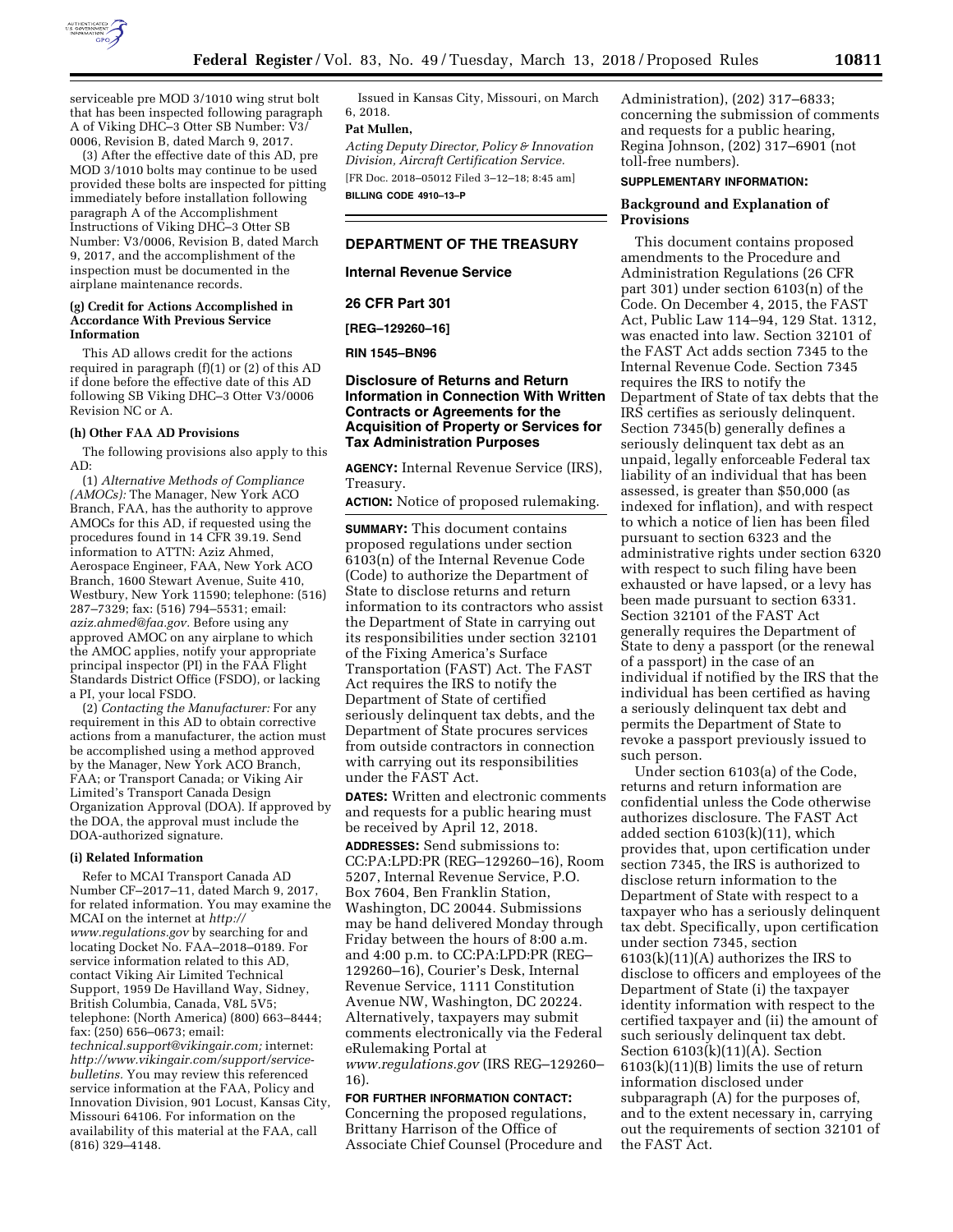The Department of State engages contractors to assist in carrying out its responsibilities with respect to passports, including responsibilities related to implementation of section 32101 of the FAST Act. Because such contractors are not ''officers and employees'' of the Department of State, section 6103(k)(11) of the Code does not authorize the disclosure of return information to such contractors.

Section 6103(n) of the Code authorizes, pursuant to regulations prescribed by the Secretary, the disclosure of returns and return information to any person for purposes of tax administration to the extent necessary in connection with, among other things, a written contract for services. The definition of the term ''tax administration'' includes ''the administration, management, conduct, direction, and supervision of the execution and application of the internal revenue laws or related statutes. . . . " Section 6103(b)(4). Because implementation of the FAST Act relates to the administration, management, conduct, direction, and supervision of the execution and application of the internal revenue laws and related statutes, disclosure of return information for the purpose of carrying out responsibilities under the FAST Act is a tax administration purpose.

The Treasury regulations provide that, pursuant to the provisions of section 6103(n) of the Code and subject to certain conditions, officers and employees of the Treasury Department, a State tax agency, the Social Security Administration, or the Department of Justice are authorized to disclose returns and return information to any person or to an officer or employee of the person, for purposes of tax administration (as defined in section 6103(b)(4)), to the extent necessary in connection with a written contract or an agreement for the acquisition of the providing of services. Section 301.6103(n)–1(a)(1). Any person, or officer or employee of the person, who receives such disclosed returns or return information may further disclose the returns or return information to its own officers or employees whose duties or responsibilities require such information in order to provide the services. Section 301.6103(n)–1(a)(2)(i). When authorized in writing by the IRS, such person, or officer or employee of the person, may further disclose such information to the extent necessary to provide services, including to its agents or subcontractors (or such agents' or subcontractors' officers or employees). Section 301.6103(n)–1(a)(2)(ii). Agents or subcontractors (or their officers or

employees) who receive such returns or return information may further disclose the returns or return information to their officers or employees whose duties or responsibilities require the returns or return information for a purpose described in § 301.6103(n)–1(a). Section 301.6103(n)–1(a)(3). The regulations under section 6103(n) of the Code provide a number of rules related to limitations on such disclosures, penalties potentially applicable to recipients of returns and return information, notification requirements applicable to recipients of returns and return information, and safeguards requirements. See section 301.6103(n)–  $1(b), -1(c), -1(d), -1(e).$ 

These proposed regulations add the Department of State to the list of agencies in current § 301.6103(n)–1(a)(1) whose officers and employees may disclose returns and return information to any person or to an officer or employee of such person for tax administration purposes to the extent necessary in connection with a written contract for the acquisition of property or services. These proposed regulations authorize the Department of State to disclose returns and return information to its contractors providing services in connection with the revocation or denial of passports pursuant to the requirements of section 7345 and the FAST Act.

#### **Special Analyses**

Certain IRS regulations, including this one, are exempt from the requirements of Executive Order 12866, as supplemented and reaffirmed by Executive Order 13563. Therefore, a regulatory impact assessment is not required.

The purpose of these regulations is to allow the Department of State to share tax return information with its contractors for tax administration purposes. As a recipient of tax return information, the Department of State is required to comply with the reporting and other requirements under section 6103(p)(4). The Department of State is also responsible for the training and inspection of its contractors and ensuring that all safeguarding standards are met. These proposed regulations do not impose a reporting burden on the Department of State's contractors and will not require the contractors to file information with the IRS. Because the proposed regulations do not impose a collection of information on entities other than the Department of State, they do not impose a collection of information on small entities. Accordingly, it is hereby certified that these regulations will not have a

significant economic impact on a substantial number of small entities. Accordingly, a regulatory flexibility analysis is not required under the Regulatory Flexibility Act (5 U.S.C. chapter 6).

Pursuant to section 7805(f) of the Code, these proposed regulations have been submitted to the Chief Counsel for Advocacy of the Small Business Administration for comment on their impact on small business.

### **Comments and Requests for Public Hearing**

Before the regulations proposed herein are adopted as final regulations, consideration will be given to any electronic and written comments that are submitted timely to the IRS as prescribed in this preamble under the **ADDRESSES** heading. The Treasury Department and the IRS request comments on all aspects of the proposed regulations. All comments submitted will be made available at *[www.regulations.gov](http://www.regulations.gov)* or upon request. A public hearing may be scheduled if requested in writing by a person that timely submits written comments. If a public hearing is scheduled, notice of the date, time, and place of the hearing will be published in the **Federal Register.** 

### **Drafting Information**

The principal author of these proposed regulations is Brittany Harrison of the Office of the Associate Chief Counsel (Procedure and Administration).

#### **List of Subjects in 26 CFR Part 301**

Employment taxes, Estate taxes, Excise taxes, Gift taxes, Income taxes, Penalties, Reporting and recordkeeping requirements.

## **Proposed Amendments to the Regulations**

Accordingly, 26 CFR part 301 is proposed to be amended as follows:

## **PART 301—PROCEDURE AND ADMINISTRATION**

■ **Paragraph 1.** The authority citation for part 301 continues to read in part as follows:

**Authority:** 26 U.S.C. 7805 \* \* \*

■ **Par. 2.** Sections 6103(n)–1(a)(1) and (e)(4)(i) are amended by removing the language ''or the Department of Justice'' and adding the language ''the Department of Justice, or the Department of State'' in its place. ■ **Par. 3.** Section 301.6103(n)–1(g) is amended to read as follows: